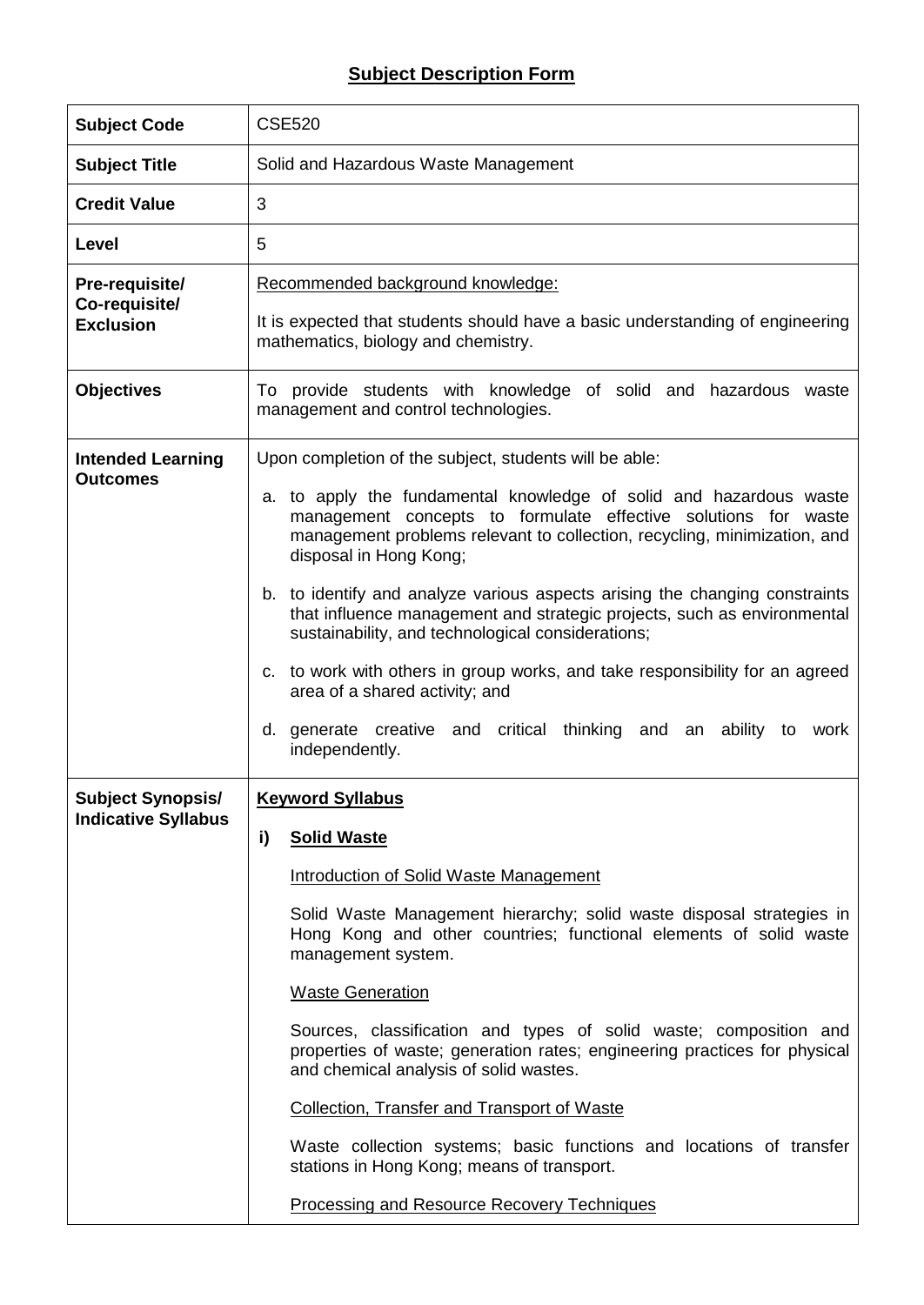|                                                                                             |                                                                                                                                                                                                                                                                                                        | Physical, chemical and biological waste processing/treatment techniques,<br>such as composting, anaerobic digestion; incineration and other waste-to-<br>energy techniques; management and policy issues relating to waste<br>recycling.                                                      |                |                                                                                      |              |              |              |  |     |
|---------------------------------------------------------------------------------------------|--------------------------------------------------------------------------------------------------------------------------------------------------------------------------------------------------------------------------------------------------------------------------------------------------------|-----------------------------------------------------------------------------------------------------------------------------------------------------------------------------------------------------------------------------------------------------------------------------------------------|----------------|--------------------------------------------------------------------------------------|--------------|--------------|--------------|--|-----|
|                                                                                             |                                                                                                                                                                                                                                                                                                        | <b>Waste Disposal Options and Techniques</b>                                                                                                                                                                                                                                                  |                |                                                                                      |              |              |              |  |     |
|                                                                                             |                                                                                                                                                                                                                                                                                                        | Site selection, biological and chemical processes in a landfill; landfilling<br>methods and operation; landfill gas generation and control; leachate<br>collection system and treatments.                                                                                                     |                |                                                                                      |              |              |              |  |     |
|                                                                                             | ii)                                                                                                                                                                                                                                                                                                    | <b>Hazardous Waste</b>                                                                                                                                                                                                                                                                        |                |                                                                                      |              |              |              |  |     |
|                                                                                             |                                                                                                                                                                                                                                                                                                        | <b>Hazardous Waste Generation</b>                                                                                                                                                                                                                                                             |                |                                                                                      |              |              |              |  |     |
|                                                                                             |                                                                                                                                                                                                                                                                                                        | Hazardous waste classification and types; generation of hazardous waste<br>in Hong Kong; the environmental effects of hazardous waste.                                                                                                                                                        |                |                                                                                      |              |              |              |  |     |
|                                                                                             |                                                                                                                                                                                                                                                                                                        | <b>Toxicology and Risk Management</b>                                                                                                                                                                                                                                                         |                |                                                                                      |              |              |              |  |     |
|                                                                                             |                                                                                                                                                                                                                                                                                                        | Quantification of health effects of toxic compounds; route of entry and<br>exposure concept; risk assessment of the toxic compound.                                                                                                                                                           |                |                                                                                      |              |              |              |  |     |
|                                                                                             |                                                                                                                                                                                                                                                                                                        | <b>Hazardous Waste Treatment Technologies</b>                                                                                                                                                                                                                                                 |                |                                                                                      |              |              |              |  |     |
|                                                                                             |                                                                                                                                                                                                                                                                                                        | Physical and chemical treatment technologies; stabilization<br>solidification techniques; biological treatment of organic wastes; chemical<br>waste treatment centre in Hong Kong.                                                                                                            |                |                                                                                      |              |              |              |  | and |
| <b>Teaching/Learning</b><br>Methodology                                                     | Lectures will provide fundamental knowledge relating to solid waste and<br>hazardous waste management, treatment and disposal in Hong Kong.<br>Students will be required to undertake various coursework activities like<br>calculation on solid waste properties and collection, and a project study. |                                                                                                                                                                                                                                                                                               |                |                                                                                      |              |              |              |  |     |
|                                                                                             |                                                                                                                                                                                                                                                                                                        | Tutorial will provide opportunities for students and lecturers to communicate<br>and discuss problems on any exercise and examples, as well as<br>demonstration of current real-world examples in Hong Kong or oversea cases.                                                                 |                |                                                                                      |              |              |              |  |     |
|                                                                                             |                                                                                                                                                                                                                                                                                                        | A laboratory work will provide students with opportunities to assess the toxicity<br>test of a hazardous waste.                                                                                                                                                                               |                |                                                                                      |              |              |              |  |     |
|                                                                                             |                                                                                                                                                                                                                                                                                                        | Independent study and associate reading will be required for students to<br>conduct a project study for a selected topic with oral presentation in group, so<br>as to assess their abilities on critical and analytical thinking, and efforts on<br>group communication and team work spirit. |                |                                                                                      |              |              |              |  |     |
| <b>Assessment</b><br><b>Methods in</b><br><b>Alignment with</b><br><b>Intended Learning</b> |                                                                                                                                                                                                                                                                                                        | Specific assessment<br>methods/tasks                                                                                                                                                                                                                                                          | %<br>weighting | Intended subject learning<br>outcomes to be assessed<br>(Please tick as appropriate) |              |              |              |  |     |
| <b>Outcomes</b>                                                                             |                                                                                                                                                                                                                                                                                                        |                                                                                                                                                                                                                                                                                               |                | a.                                                                                   | b.           | C.           | d.           |  |     |
|                                                                                             |                                                                                                                                                                                                                                                                                                        | 1. Continuous Assessment                                                                                                                                                                                                                                                                      | 40%            | $\checkmark$                                                                         | ✓            | $\checkmark$ | $\checkmark$ |  |     |
|                                                                                             |                                                                                                                                                                                                                                                                                                        | 2. Written Examination                                                                                                                                                                                                                                                                        | 60%            | $\checkmark$                                                                         | $\checkmark$ |              | $\checkmark$ |  |     |
|                                                                                             |                                                                                                                                                                                                                                                                                                        | Total                                                                                                                                                                                                                                                                                         | 100%           |                                                                                      |              |              |              |  |     |